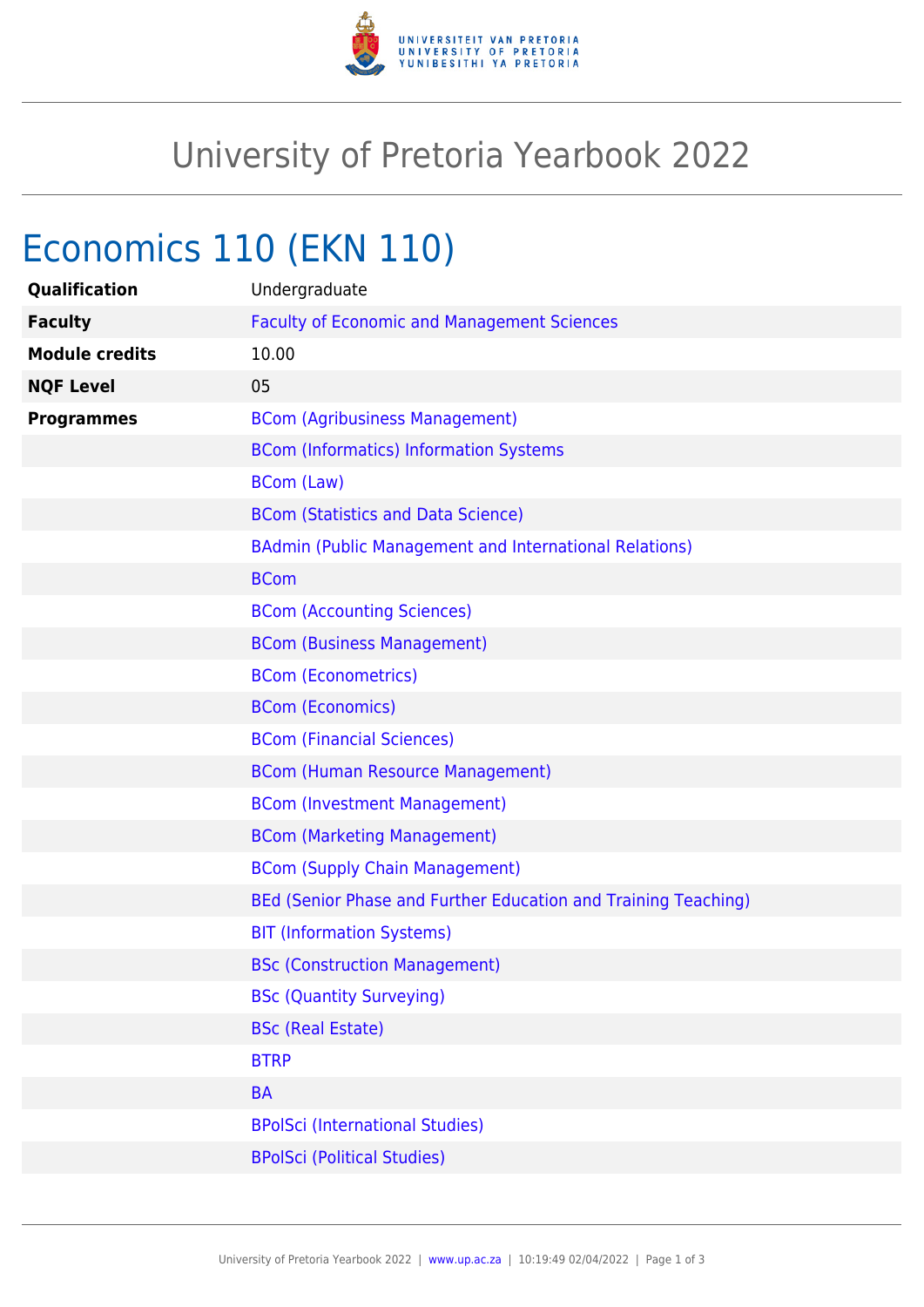

|                               | <b>BSocSci (Industrial Sociology and Labour Studies)</b>             |
|-------------------------------|----------------------------------------------------------------------|
|                               | BSocSci (Philosophy, Politics and Economics)                         |
|                               | <b>BConSci (Clothing Retail Management)</b>                          |
|                               | <b>BConSci (Food Retail Management)</b>                              |
|                               | <b>BConSci (Hospitality Management)</b>                              |
|                               | <b>BSc (Actuarial and Financial Mathematics)</b>                     |
|                               | <b>BSc (Applied Mathematics)</b>                                     |
|                               | <b>BSc (Mathematical Statistics)</b>                                 |
|                               | <b>BSc (Mathematics)</b>                                             |
|                               | BSc extended programme - Mathematical Sciences                       |
|                               | <b>BScAgric (Agricultural Economics and Agribusiness Management)</b> |
| <b>Service modules</b>        | Faculty of Engineering, Built Environment and Information Technology |
|                               | Faculty of Education                                                 |
|                               | <b>Faculty of Humanities</b>                                         |
|                               | Faculty of Natural and Agricultural Sciences                         |
| <b>Prerequisites</b>          | No prerequisites.                                                    |
| <b>Contact time</b>           | 1 discussion class per week, 2 lectures per week                     |
| <b>Language of tuition</b>    | Module is presented in English                                       |
| <b>Department</b>             | Economics                                                            |
| <b>Period of presentation</b> | Semester 1                                                           |

## **Module content**

This module deals with the core principles of economics. A distinction between macroeconomics and microeconomics is made. A discussion of the market system and circular flow of goods, services and money is followed by a section dealing with microeconomic principles, including demand and supply analysis, consumer behaviour and utility maximisation, production and the costs thereof, and the different market models and firm behaviour. Labour market institutions and issues, wage determination, as well as income inequality and poverty are also addressed. A section of money, banking, interest rates and monetary policy concludes the course.

The regulations and rules for the degrees published here are subject to change and may be amended after the publication of this information.

The [General Academic Regulations \(G Regulations\)](https://www.up.ac.za/parents/yearbooks/2022/rules/view/REG) and [General Student Rules](https://www.up.ac.za/parents/yearbooks/2022/rules/view/RUL) apply to all faculties and registered students of the University, as well as all prospective students who have accepted an offer of a place at the University of Pretoria. On registering for a programme, the student bears the responsibility of ensuring that they familiarise themselves with the General Academic Regulations applicable to their registration, as well as the relevant faculty-specific and programmespecific regulations and information as stipulated in the relevant yearbook. Ignorance concerning these regulations will not